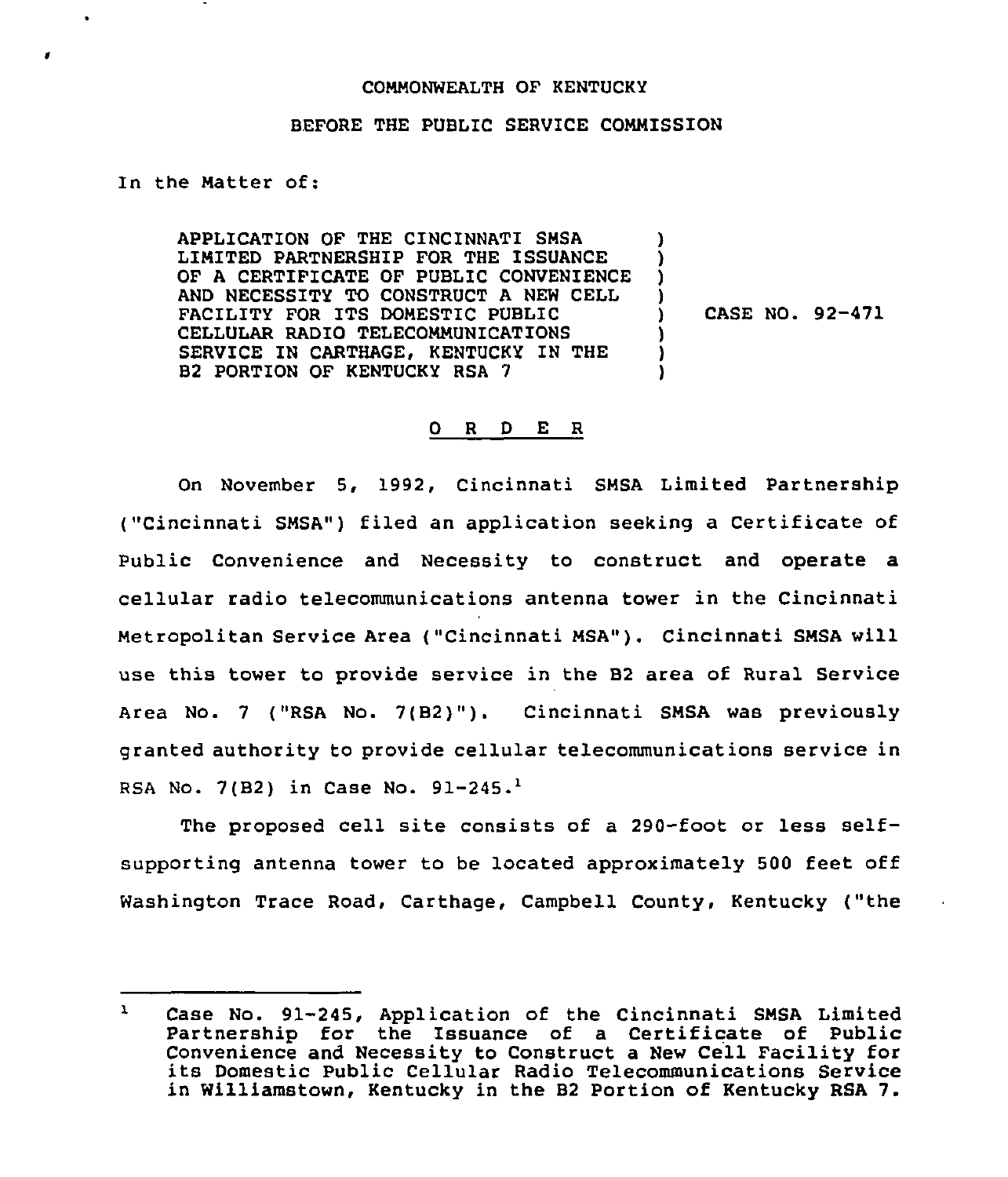Carthage cell site"). The coordinates for the Carthage cell site are North Latitude 38° 56' 27" by West Longitude 84° 18' 31".

Ŷ.

Cincinnati SMSA has provided information regarding the structure of the tower, safety measures, and antenna design criteria for the Carthage cell site. Based upon the application, the tower and foundation design appear to meet the criteria of the Building Officials and Code Administrators International, Inc. National Building Code with reference to earthquakes, winds, and tornadoes.

Pursuant to KRS 100.324(1), the Carthage cell site's construction is exempt from local zoning ordinances. Cincinnati SNSA filed applications with and received approvals from the Federal Communications Commission, the Federal Aviation Administration, and the Kentucky Airport Zoning Commission.

Cincinnati SMSA has filed notices verifying that each property owner and/or resident within 500 feet of the Carthage cell site has been notified of the pending construction. The notice solicited any comments and informed the property owners and/or residents of their right to intervene. On December 19, 1992, the Commission received a protest letter from Nrs. Don Campbell. On December 16, 1992, Cincinnati SNSA was ordered by the Commission to respond to Nrs. Campbell. The Commission concurrently notified Mrs. Campbell of her right to intervene. To date, no intervention requests have been received.

Pursuant to KRS 278.280, the Commission is required to determine proper practices to be observed when it finds, upon

 $-2-$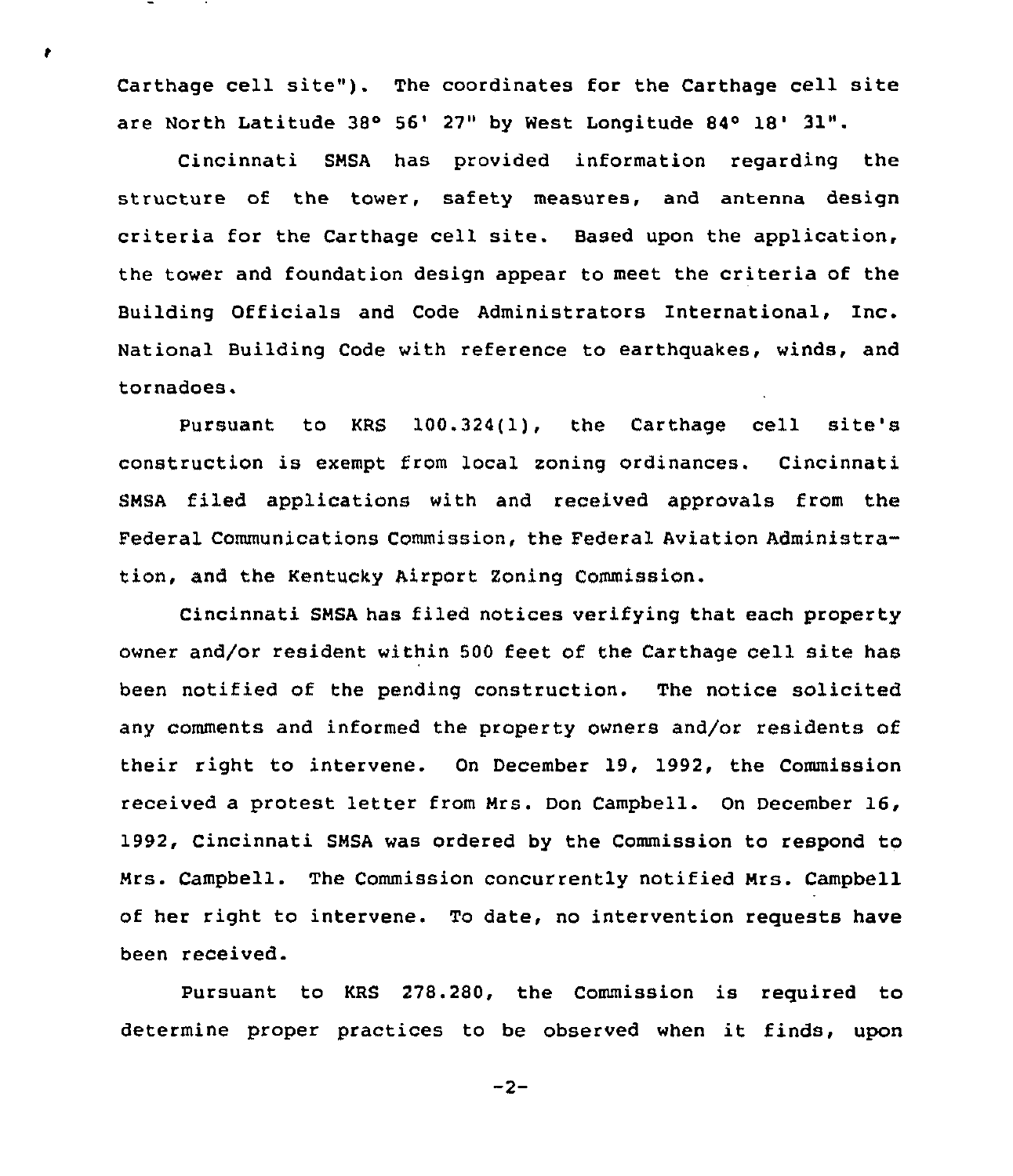complaint or on its own motion, that the facilities of any utility subject to its jurisdiction are unreasonable, unsafe, improper, or insufficient. To assist the Commission in its efforts to comply with this mandate, Cincinnati SMSA should notify the Commission if it does not use this antenna tower to provide cellular radio telecommunications services in the manner set out in its application and this Order. Upon receipt of such notice, the Commission may, on its own motion, institute proceedings to consider the proper practices, including removal of the unused antenna tower, which should be observed by Cincinnati SNSA.

The Commission, having considered the evidence of record and being otherwise sufficiently advised, finds that Cincinnati SNSA should be granted a Certificate of Public Convenience and Necessity to construct and operate the proposed cell site in the Cincinnati NSA, in order to provide service in RSA No. 7(B2), under its previously approved tariff.

IT IS THEREFORE ORDERED that:

 $\epsilon$ 

1. Cincinnati SNSA be and it hereby is granted <sup>a</sup> Certificate of Public Convenience and Necessity to construct and operate the proposed cell site consisting of a self-supporting antenna tower, not to exceed 290 feet in height, to be located approximately 500 feet off Washington Trace Road, Carthage, Campbell County, Kentucky. The coordinates for the proposed cell site are North Latitude  $38°$  56' 27" by West Longitude  $84°$  18' 31".

2. Cincinnati SNSA shall immediately notify the Commission in writing, if, after the antenna tower is built and utility

 $-3-$